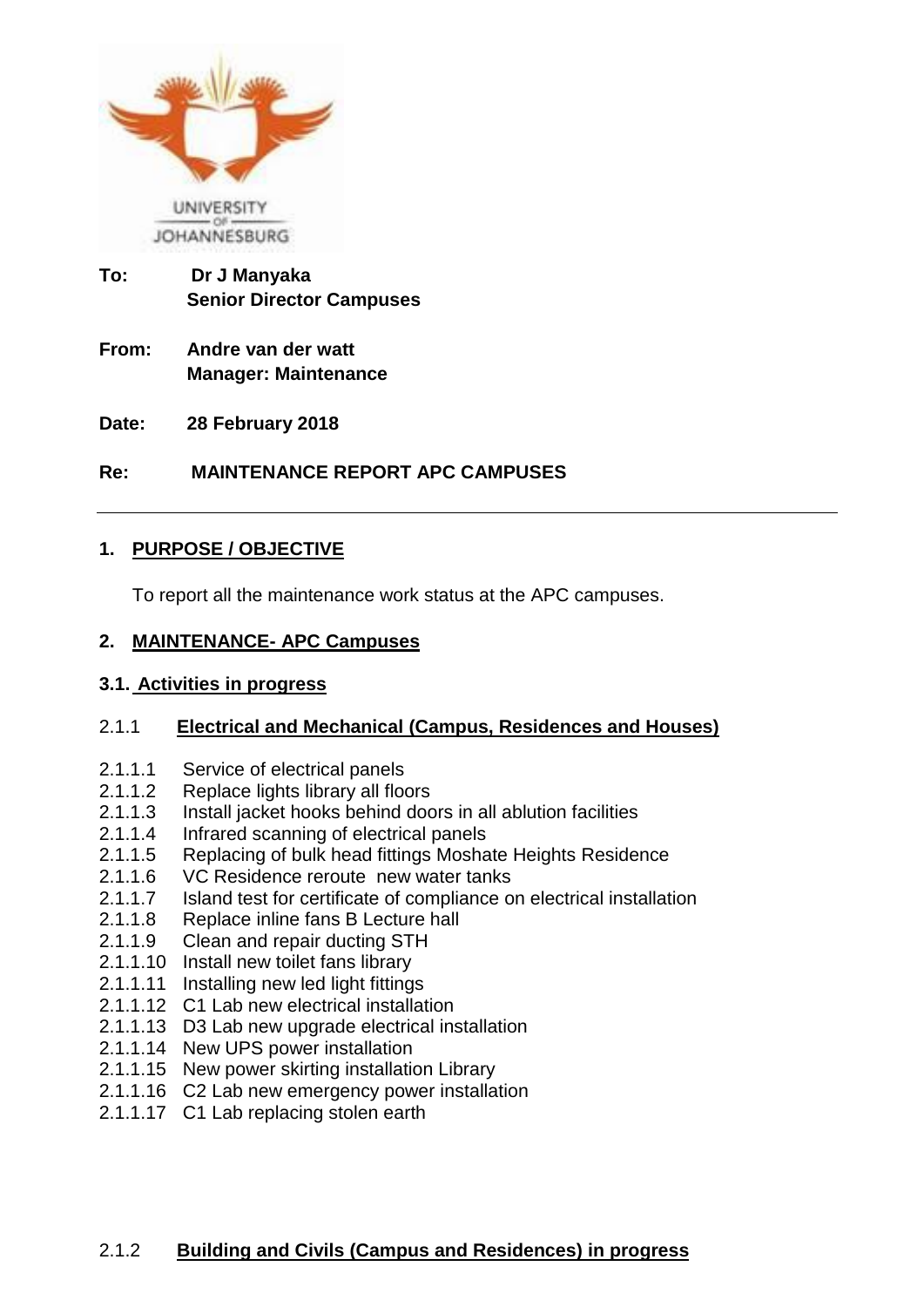- 2.1.2.1 Attend to Pigeon problem at Student Centre
- 2.1.2.2 Replace service duct doors at Residences
- 2.1.2.3 Replace blinds at Kilimanjaro 320 rooms and Panorama
- 2.1.2.4 Replace tiles in kitchen at Horizon residence-
- 2.1.2.5 Remove mirrors at Con- Cowan rest rooms
- 2.1.2.6 Replace plumbing fittings at Basket Ball Field
- 2.1.2.7 Spray paint of tables at Maintenance
- 2.1.2.8 Repair damaged epoxy flooring at FADA Building
- 2.1.3 New Louvers
- 2.1.4 New extractor fan STH
- 2.1.5 B Red leaking roof
- 2.1.6 Fada roof waterproofing
- 2.1.7 Research village install steel gate
- 2.1.8 Varnish all wooden window frames
- 2.1.9 Painting of Faranani residence

#### 2.1.10 **Building and Civil (Campus, Residences and Houses) planned/ progress**

- 2.1.11 Replacement of non-complied emergency doors
- 2.1.12 Supply and install grease/fat traps at Student centre
- 2.1.13 Upgrading of sewerage at student centre-
- 2.1.14 Modifications to toilets for persons with disabilities at D Lab
- 2.1.15 Install bird control spikes at campus buildings
- 2.1.16 Move geysers outside at Lebone
- 2.1.17 Apply white translucent sheet to shower doors at Sophia town residences
- 2.1.18 Repairs to waterproofing Sophia town
- 2.1.19 Cleaning of ceilings in library
- 2.1.20 Tiling of window sills library
- 2.1.21 Repair hand rail cable library
- 2.1.22 Install aluminium strips on ceiling library
- 2.1.23 Repair aluminium glass door library
- 2.1.24 Install new timers on substation closers
- 2.1.25 Student enrolment replace extractor fan
- 2.1.26 Closing of steel doors to clinic
- 2.1.27 Security gates at C1 Lab
- 2.1.28 Replace geysers at Afslaan
- 2.1.29 Painting of cricket clubhouse
- 2.1.30 Painting of walkways all residence
- 2.1.31 Painting of Sophia town block A
- 2.1.32 Cleaning of ceilings library<br>2.1.33 Replace damaged baths in
- Replace damaged baths in residence
- 2.1.34 Deep cleaning of drains at residence

# 3.2.1 **Electrical and Mechanical (Campus, Residences and Houses) Completed**

- 3.2.2 Emergency power installed at Impumelelo residence
- 3.2.3 LED Light fittings installed

#### **4. Archibus maintenance report**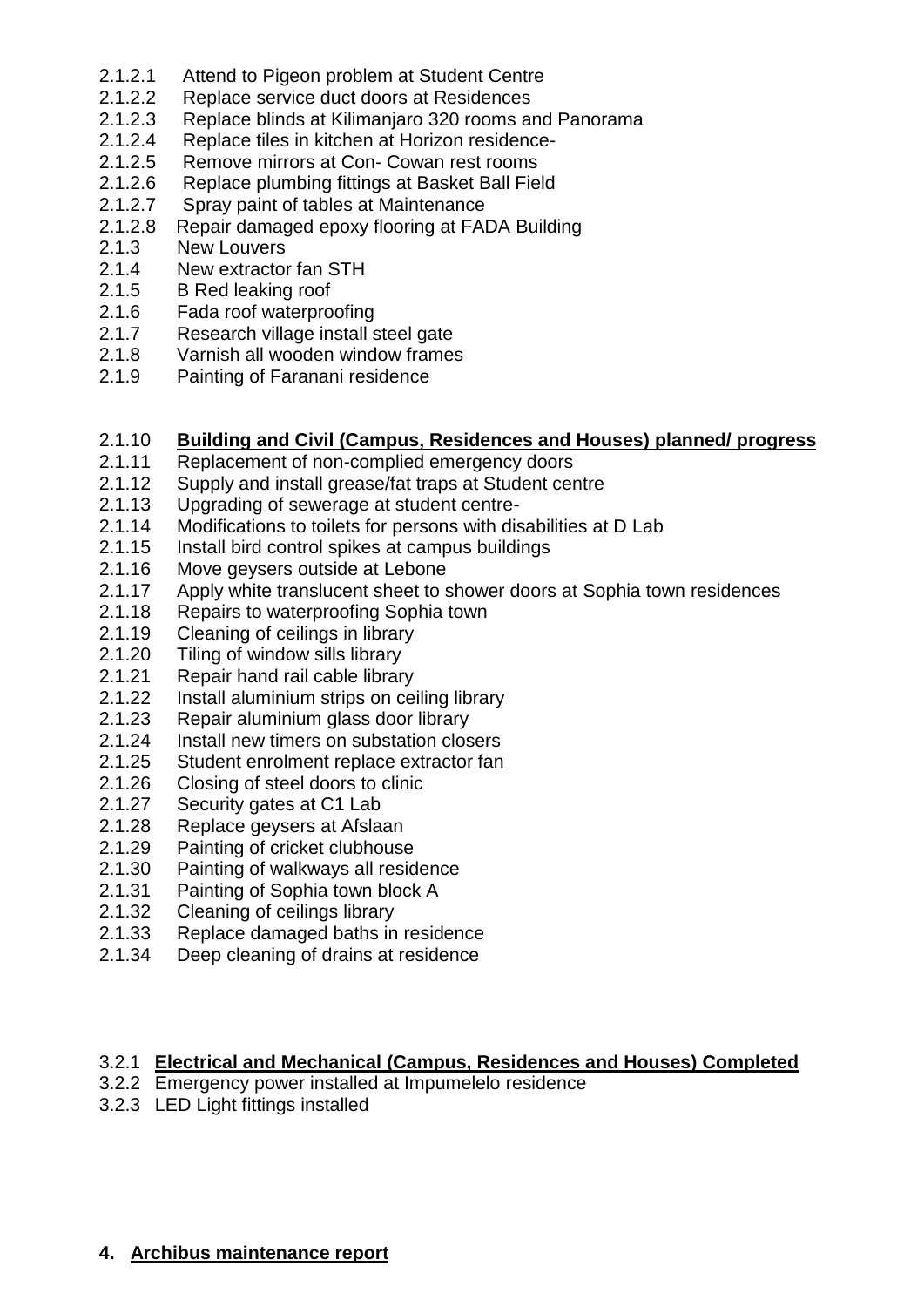- 4.1 Clients based request  $= 778$
- 4.1.1 Number of calls reported  $= 778$
- 4.1.2 Number of calls completed  $= 445$
- 4.1.3 Number of calls outstanding  $= 333$

4.2Operations based request including requests reported from inspections.

- 4.2.1 Number of calls reported  $= 1414$
- 4.2.2 Number of calls completed  $= 877$
- 4.2.3 Number of calls outstanding  $= 537$

# **3. Power failures**

4. City power failure 4 March 2018

# **6. Emergency Power failure None**

# **7. INCIDENTS / RISKS**

7.1N/A

# **8. HR INFO**

Vacancies are being advertised

## **8.1 Human Resources - Employee Profile**

| <b>Permanent Employees</b>       | $= 96$ |
|----------------------------------|--------|
| <b>Fixed /Temporal Employees</b> | $= 0$  |
| <b>Temporary Employees</b>       | $= 10$ |
| Vacant                           | $= 5$  |

## **8.1.1 Post Level Breakdown:**

| Head count number of employees $= 111$ |       |
|----------------------------------------|-------|
| Maintenance Manager                    | $= 1$ |
| <b>Managers</b>                        | $=$ 3 |

| Supervisors               | $= 11$ |
|---------------------------|--------|
| Administrative assistants | $=$ 3  |
| <b>Drivers</b>            | $= 0$  |
| Artisans                  | $= 28$ |
| Semi-Skilled              | $= 56$ |
| Store man                 | $= 2$  |
| <b>General Assistants</b> | $= 0$  |
| <b>Vacant Posts</b>       | $= 5$  |

# **8.1.2 Equity Profile:**

| African Male           | $= 74$ |
|------------------------|--------|
| African Female         | $= 2$  |
| <b>Coloured Male</b>   | $= 1$  |
| <b>Coloured Female</b> | $= 1$  |